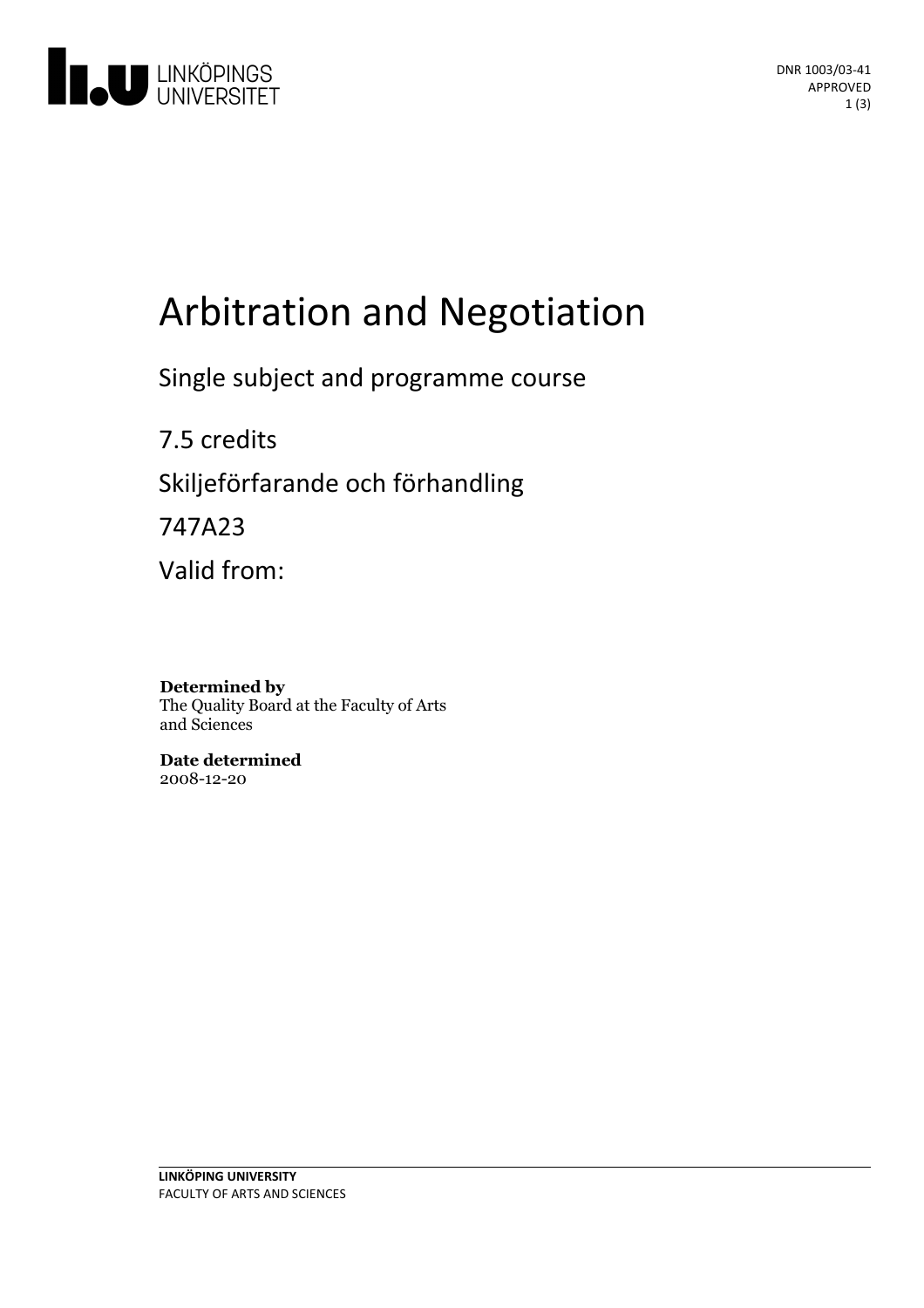Main field of study

Commercial Law

Course level

Second cycle

## Advancement level

A1X

## Course offered for

- Master Programme in Commercial and Business Law
- Master´s Programme in Commercial and Business Law with focus on Europé

#### Entry requirements

For admission to the course, required apart from general entry requirements is that the specific entry requirements concerning English, social studies and the Swedish language that apply for admission to the business law programme are satisfied, and that the following courses/course parts (or the equivalent) are completed: Commercial and Business Law, Theories and Methods of Law, Public and EEC/EU Law, Contract, Tort and Insurance Law and additional courses/course parts comprising at least 25 HE credits in commercial and business law.

# Intended learning outcomes

On completion of the course, the student should be able to - account for dispute resolution outside the regular courts, both national and international business relations -

#### Course content

The course begins with self-studies of different negotiation techniques and methods that the student has the opportunity to apply in different role plays. The student should write descriptions of the different the role play scenarios and outcomes, in which an evaluation of the own effort and approach should be included. The course continues with lectures on arbitration law, and gives the student an opportunity to prepare and present a case before an arbitration panel.